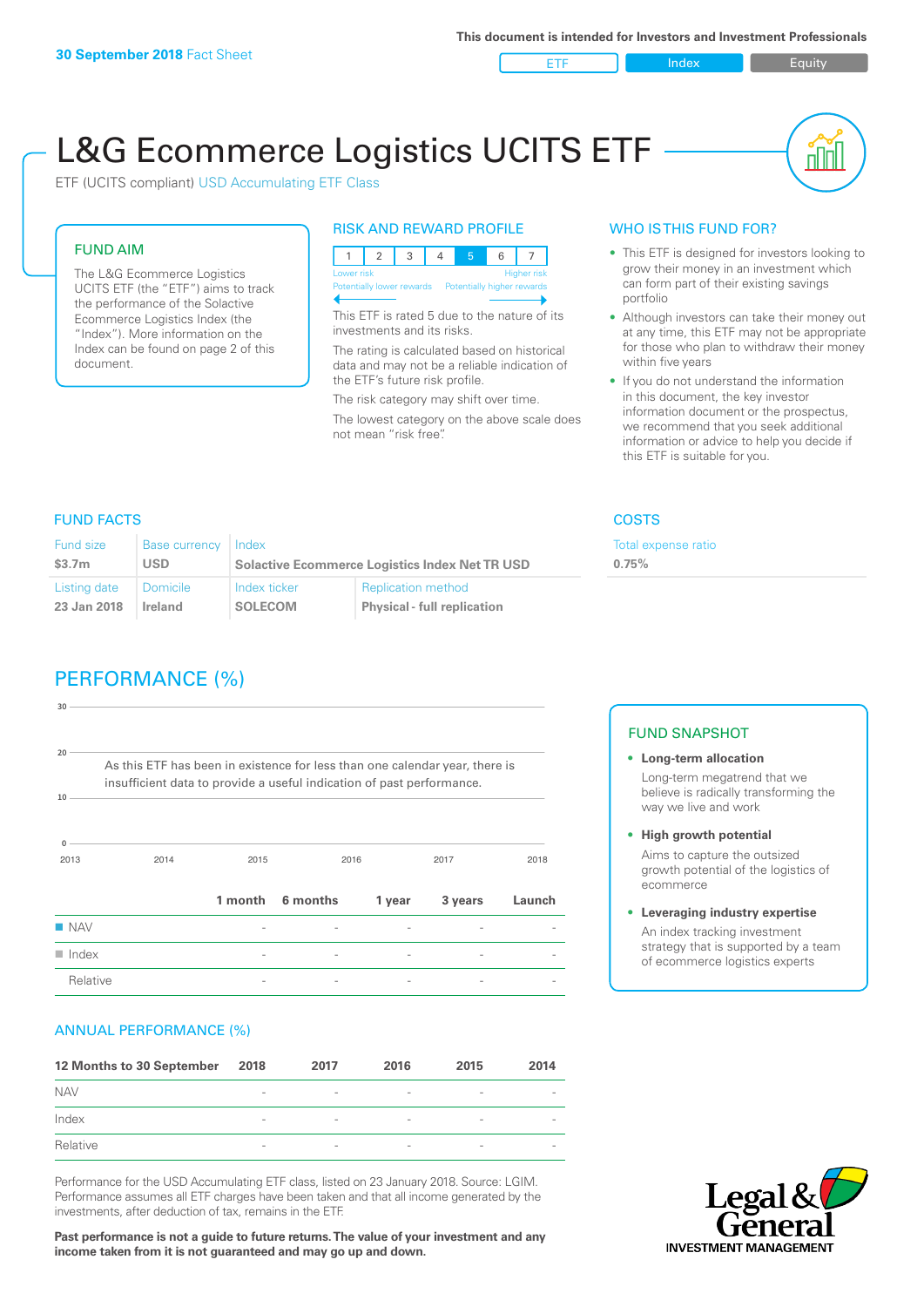### L&G Ecommerce Logistics UCITS ETF

ETF (UCITS compliant) USD Accumulating ETF Class

### INDEX BREAKDOWN

The breakdowns below relate to the Index. The ETF's portfolio may deviate from the below. All data source LGIM unless otherwise stated. Totals may not sum to 100% due to rounding.



### SECTOR (%)

| $\blacksquare$ Industrials | 56.5 |
|----------------------------|------|
| ■ Consumer Discretionary   | 21.6 |
| Information Technology     | 16.0 |
| Consumer Staples           | 3.1  |
| $\blacksquare$ Financials  | 28   |
|                            |      |



## CURRENCY (%)

| $\blacksquare$ USD | 38.7 |
|--------------------|------|
| $\blacksquare$ JPY | 20.2 |
| <b>EUR</b>         | 13.1 |
| $\blacksquare$ GBP | 8.9  |
| $\blacksquare$ CHF | 6.1  |
| $\Box$ CAD         | 3.4  |
| HKD                | 3.3  |
| $\blacksquare$ DKK | 3.3  |
| $K$ KRW            | 3.0  |
|                    |      |

■ Top 10 constituents 35.5% Rest of Index 64.5% No. of constituents in Index 36

### TOP 10 CONSTITUENTS (%)

| Ocado                    | 46  |
|--------------------------|-----|
| Amazon                   | 4.0 |
| Manhattan Associates     | 3.8 |
| <b>Descartes Systems</b> | 3.4 |
| <b>XPO Logistics</b>     | 3.3 |
| Expeditors               | 3.3 |
| <b>DSV A/S</b>           | 3.3 |
| SAP SF                   | 3.3 |
| Logista                  | 3.3 |
| Oracle                   | 32  |
|                          |     |

### INDEX DESCRIPTION

The Index aims to track the performance of a basket of stocks of logistics service providers and technology companies who are engaged in ecommerce.

The Index is comprised of companies which are publically traded on various stock exchanges around the world that provide (i) "logistics" services (i.e. the warehousing of goods or the fulfilment and delivery of goods) or (ii) software solutions to companies that provide logistic services in connection with "ecommerce" (i.e. the buying and selling of goods on the internet). A company is only eligible for inclusion in the Index if (1) it is of a sufficient size (determined by reference to the total market value of the proportion of its shares that are publically traded) and (2) it is sufficiently "liquid" (a measure of how actively its shares are traded on a daily basis).

The universe of companies out of which the Index selection is made is refreshed annually in April. However, the Index is reconstituted semi-annually in April and October in accordance with the full selection criteria and all companies are equally weighted within the Index. On a monthly basis, the weight of each company is assessed and, if any of them exceeds 15% of the Index, the weights of all companies are adjusted so that they are again equally weighted within the Index.

### INVESTMENT MANAGER

GO ETF Solutions LLP is the investment manager for each of the exchange traded funds (ETFs) issued by Legal & General UCITS ETF Plc and is responsible for the day-to-day investment management decisions for this ETF. The team is highly experienced with respect to all aspects relating to the management of an ETF portfolio, including collateral management, OTC swap trading, adherence to UCITS regulations and counterparty exposure and monitoring.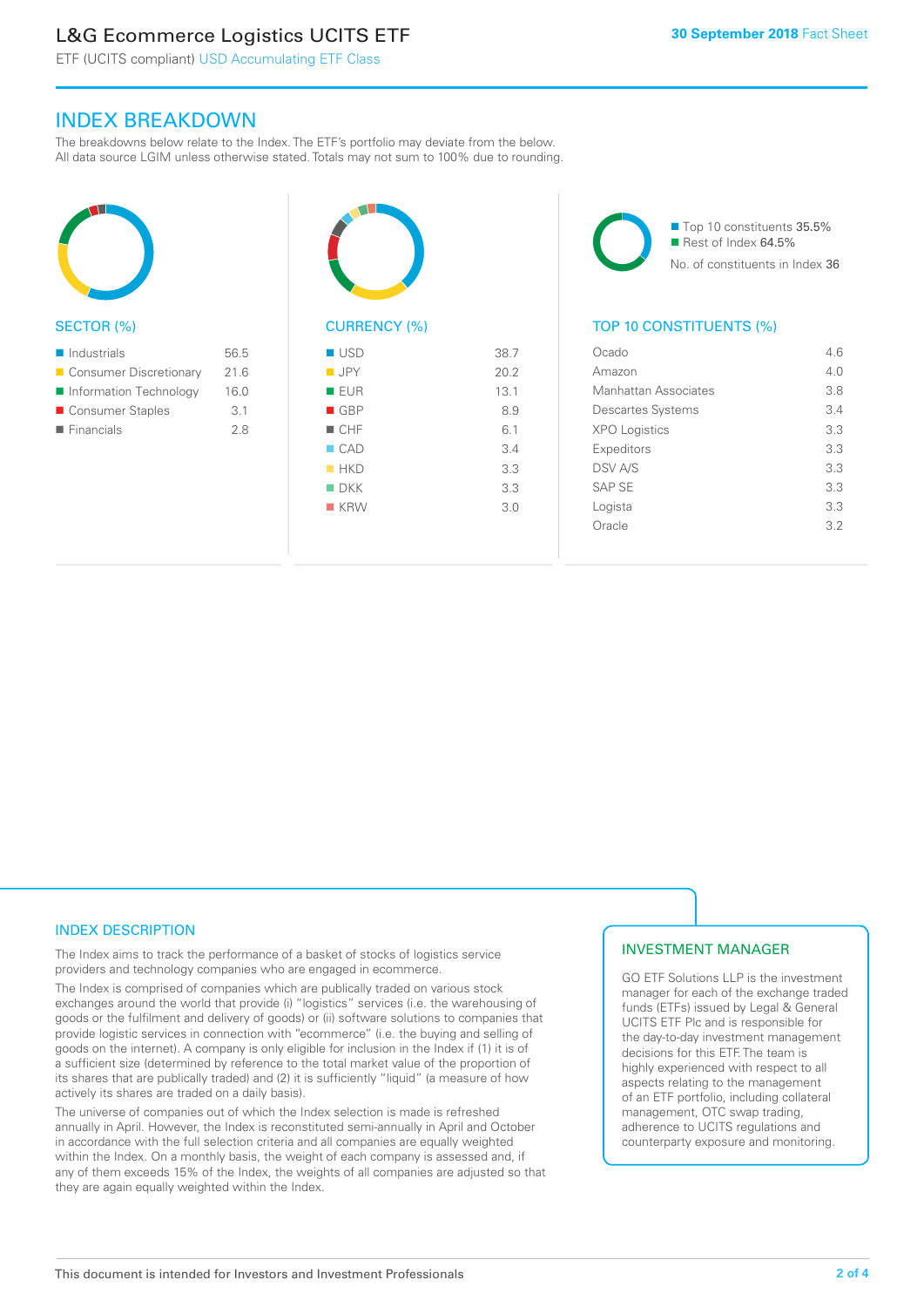### L&G Ecommerce Logistics UCITS ETF

ETF (UCITS compliant) USD Accumulating ETF Class

### KEY RISKS

- An investment in the ETF involves a significant degree of risk. Any decision to invest should be based on the information contained in the relevant prospectus. Prospective investors should obtain their own independent accounting, tax and legal advice and should consult their own professional advisers to ascertain the suitability of the ETF as an investment.
- The value of the shares in the ETF is directly affected by increases and decreases in the value of the Index. Accordingly the value of a share in the ETF may go up or down and a shareholder may lose some or the entire amount invested.
- The ETF's ability to closely track the Index will be affected by its ability to purchase and/or sell the Index constituents and any legal or regulatory restrictions or disruptions affecting them.
- The ETF's ability to closely track the Index will also be affected by transaction costs and taxes incurred when adjusting its investment portfolio generally and/ or to mirror any periodic adjustments to the constituents of the Index. There can be no certainty that ETF shares can always be bought or sold on a stock exchange or that the market price at which the ETF shares may be traded on a stock exchange will reflect the performance of the Index.
- The ETF is subject to the risk that third party service providers (such as a bank entering into swaps with the ETF or the ETF's depositary) may go bankrupt or fail to pay money due to the ETF or return property belonging to the ETF.
- As the Index includes micro, small and medium-sized publicly traded companies, the ETF is subject to the risk that such companies may be more vulnerable to adverse business or economic events and greater and more unpredictable price changes than larger companies or the stock market as a whole.
- Companies that provide logistics services or software solutions to logistic service providers in connection with ecommerce are particularly vulnerable to changes in business cycles and general reductions in consumer spending resulting from recession or other economic factors. Such factors could lead to a decline in the value of the companies represented in the Index and therefore the ETF.

For more in[form](https://www.lgimetf.com/)ation, please refer to the key investor information document on our website ぴ

### TRADING INFORMATION

| <b>Exchange</b>           | <b>Currency ISIN</b> |                      | <b>SEDOL</b>   | <b>Ticker</b> | <b>Bloomberg</b> |
|---------------------------|----------------------|----------------------|----------------|---------------|------------------|
| London Stock Exchange USD |                      | IE00BF0M6N54         | BFOM6N5 ECOM   |               | ECOM LN          |
| London Stock Exchange GBP |                      | IE00BF0M6N54         | <b>BF0M776</b> | <b>FCOG</b>   | FCOG IN          |
| Deutsche Börse            | <b>EUR</b>           | DE000A2H9VH7 BFMYF87 |                | FTI H         | ETLH GY          |
| Borsa Italiana            | EUR                  | IE00BF0M6N54         | <b>BF0M787</b> | <b>FCOM</b>   | ECOM IM          |
| NYSE Euronext             | <b>FUR</b>           | IF00BF0M6N54         | BF0M7B0        | <b>FCOM</b>   | FCOM NA          |

The currency shown is the trading currency of the listing.



### SPOTLIGHT ON LEGAL & GENERAL INVESTMENT MANAGEMENT

We are one of Europe's largest asset managers and a major global investor, with assets under management of £984.8 billion (as at 30 June 2018). We work with a wide range of global clients, including pension schemes, sovereign wealth funds, fund distributors and retail investors.

Assets under management include derivative positions and assets managed by LGIMA, an SEC Registered Investment Advisor.

### COUNTRY REGISTRATION



### TO FIND OUT MORE

Visit **lgimetf.com**



### **Index Disclaimer**

The L&G Ecommerce Logistics UCITS ETF (the "ETF") is not sponsored, promoted, sold or supported by Solactive AG. Nor does Solactive AG offer any express or implicit guarantee or assurance either with regard to the results of using the Index and/or Index trade mark or the Index price, at any time or in any other respect.

The Solactive eCommerce Logistics Index Net Total Return (the "Index") is calculated and published by Solactive AG. Solactive AG uses its best efforts to ensure that the Index is calculated correctly. Irrespective of its obligations towards Legal & General UCITS ETF Plc, Solactive AG has no obligation to point out errors in the Index to third parties including, but not limited to, investors and/or financial intermediaries of the ETF. Solactive AG does not guarantee the accuracy and/or the completeness of the Index or any related data, and shall not have any liability for any errors, omissions or interruptions therein.

Neither publication of the Index by Solactive AG, nor the licensing of the Index or Index trade mark, for the purpose of use in connection with the ETF, constitutes a recommendation by Solactive AG to invest capital in said ETF nor does it, in any way, represent an assurance or opinion of Solactive AG with regard to any investment in this ETF. In no event shall Solactive AG have any liability for any lost profits or indirect, punitive, special or consequential damages or losses, even if notified of the possibility thereof.